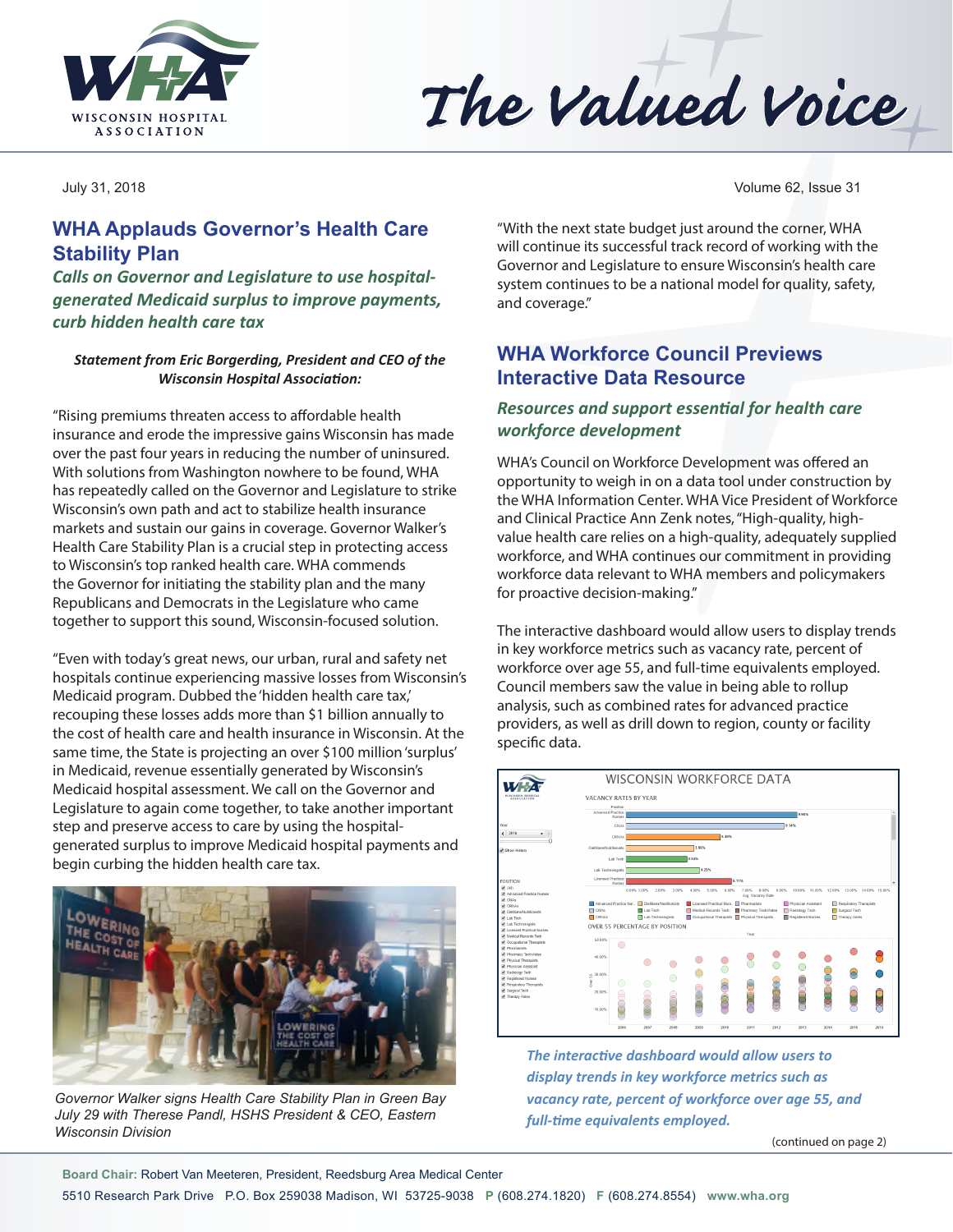#### **Continued from page 1 . . . Workforce Council Previews Interactive Data Resource**



WHA Information Center Vice President Jennifer Mueller expressed her appreciation for the Council's feedback, "It's very exciting when we can take recommendations from the Council, use a tool like Kaavio and turn them into meaningful and actionable information for our members."

WHA anticipates the launch of this interactive workforce data resource by the end of 2018. For questions or suggestions related to workforce data and forecasting, contact [Ann Zenk](mailto:azenk@wha.org) at 608-274-1820.

## **Registration Now Open for WHA Advanced Practice Clinicians**

#### *Join us to learn about APC Challenges and Opportunities on September 13*

Team-based care models that utilize nurse practitioners, physician assistants, certified registered nurse anesthetists and other advanced practice clinicians (APCs) are increasingly important to integrated care delivery models in Wisconsin hospitals and clinics. APCs play a vital role on the teams that provide high-quality, high-value health care in Wisconsin.

On September 13, WHA is holding the one-day program WHA Advanced Practice Clinician Conference: A Comprehensive Look at APC Practice Challenges and Opportunities for Integrated Care Delivery in Wisconsin in Wisconsin Dells.

A full conference brochure can be viewed [online.](http://www.cvent.com/d/hgq74q) R[egistration](http://www.cvent.com/d/hgq74q) is open, and registration inquiries can be directed to [Kayla Chatterton](mailto:kchatterton@wha.org) or call 608-274-1820.

## **Health Care Administrative Professionals Conference, September 20**

WHA's annual one-day conference for hospital executive assistants and other administrative support staff will be held September 20 at the Holiday Inn and Suites in Madison. Business office managers and other hospital and health care support staff also enjoy the conference.

This program will help make work easier by identifying effective communication and time management skills. The program will also focus on tips, tricks, and secrets to use Microsoft Outlook, Word and Excel more efficiently and effectively.

More [conference details and registration a](http://www.cvent.com/d/wgqv0w)re available online for this event. Share this information with the valued administrative support professionals in departments throughout your organization. For questions, contact [Sherry](mailto:scollins@wha.org)  [Collins](mailto:scollins@wha.org) or call 608-274-1820.

## **Submit Nominations for WHA Board, Trustee and Distinguished Service Awards**

The 2018 Nominating Awards Committee will meet in early September to consider nominating a WHA Chair-Elect and At-Large members for the WHA Board, as well as candidates for the Trustee and Distinguished Service Awards.

• WHA members interested in being considered for, or wish to submit a candidate for, an At-Large WHA Board seat or the Chair-Elect position should contact either WHA President [Eric Borgerding](mailto:eborgerding@wha.org) or WHA Nominating Committee Chair [Catherine Jacobson.](mailto:cathy.jacobson@froedtert.com)

• Information on the Trustee and Distinguished Service awards can be found on [WHA's website.](http://www.wha.org/award-program-information.aspx)

## **Legislative Council Study Committee Holds First Hearing Examining Direct Primary Care**

The Wisconsin Legislative Council Study Committee on Direct Primary Care (DPC) held its first hearing July 24. The committee listened to a variety of panelists that included:

- Direct primary care physicians in Wisconsin and other states
- The Office of the Commissioner of Insurance
- The UW Population Health Institute
- The Wisconsin Council on Medical Education and **Workforce**

(continued on page 3)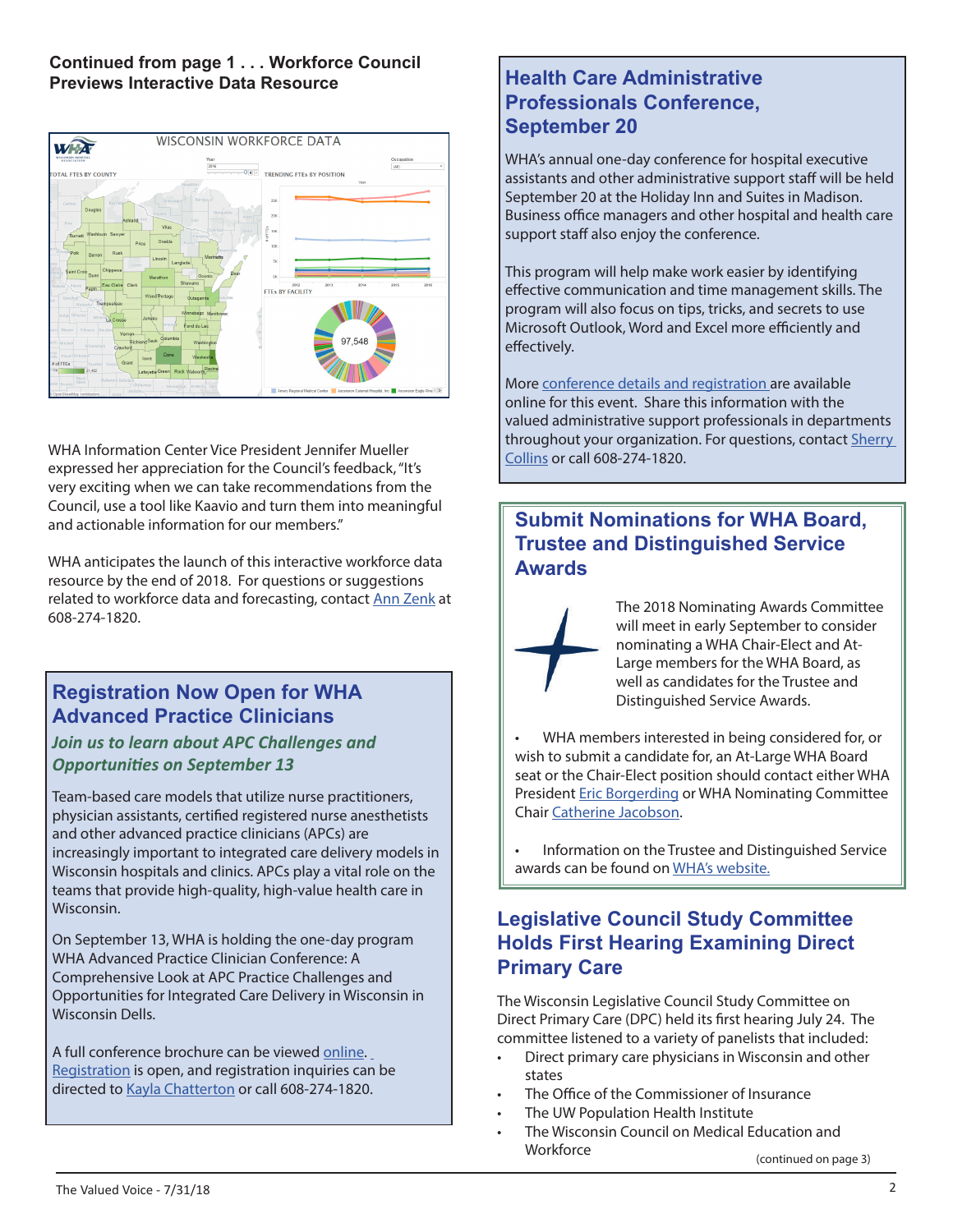#### **Continued from page 2 . . . Legislative Council Study Committee Holds First Hearing**

Committee members heard testimony on how typical direct primary care practices function, how Wisconsin insurance law effects DPC, how DPC may impact the physician shortage, and what studies or statistics are available on these types of practices.

Bob Van Meeteren, President and CEO of Reedsburg Area Medical Center, is a member of the Legislative Council Study Committee. Van Meeteren outlined a number of important patient safety safeguards – such as physician privileging/credentialing and peer review – that exist in health systems today, and noted his desire for the Committee to consider patient safety first and foremost when making any recommendations. Maureen McNally, Chief of Staff for the Office of the President and CEO at Froedtert Health, remarked that today's health systems and insurers have to deal with all types of patients in their hospitals and risk pools; she wondered whether DPC practices have similar, sicker, or healthier patients on average.



Members of the DPC panels said they may use similar credentialing and privileging processes, but also rely on patient satisfaction as a form of safeguard. They also see all types of patients, but are not aware of studies comparing them to traditional insurance pools. Many of the DPC panelists suggested their smaller patient panels, which allow them to spend more time on average with patients, are one benefit to this type of practice. However, the UW Population Health Institute acknowledged they are currently not aware of studies or evidence suggesting that longer time spent with patients leads to better outcomes.

The Legislative Council Study Committee also explored what impact having more physicians on smaller patient panels might have on the current healthcare workforce shortage. George Quinn, Executive Director of the Wisconsin Council on Medical Education and Workforce, said it is unclear whether such a model would exacerbate the physician shortage or if it might lead to lower burnout among physicians who stay and practice longer instead of retiring.

After the presentations, Committee Chair Alberta Darling (R-River Hills) asked members which topics they would like to cover for the next hearing, which is scheduled August 29. The Committee suggested exploring last session's bill that

was introduced, hearing from employers and insurers that currently utilize DPC agreements, and getting updates from other states that have passed DPC pilots. WHA will continue to share information from Committee hearings.

#### **CMS FY 2019 OPPS/ASC Proposed Rule** *Hospitals concerned about more cuts from siteneutral, 340B policies*

On July 25, the Centers for Medicare and Medicaid Services



(CMS) released its 2019 Outpatient Prospective Payment System (OPPS) proposed rule. While the rule contains some standard provisions, such as

adjusting rates upwards by 1.25%, WHA is closely analyzing proposed expansion of "site-neutral" policy and 340B provisions that could reduce payments to hospitals.

In its site-neutral recommendations, CMS proposes reducing the payment rate for hospital outpatient clinic visits provided at off-campus provider-based departments (PBDs) to 40% of the OPPS rate. This would even apply to PBDs who were grandfathered in the Bipartisan Budget Act of 2015.

By reducing payments for the most commonly billed service under OPPS, CMS estimates Medicare would save \$760 million due to reduced payments from CMS and reduced copays from Medicare beneficiaries. Additionally, CMS would apply this payment rate to new services offered by grandfathered off-campus PBDs that previously did not offer such services.

CMS also proposes changes to the 340B prescription drug discount program. First, it proposes applying last year's reimbursement cut for disproportionate share (DSH) hospitals (which reduced payments from the Average Sales Price plus 6% to ASP minus 22.5%) to non-grandfathered PBDs – or drugs provided in certain off-campus hospital clinics. CMS would also propose changes to reimbursement related to separately payable biosimilars acquired under 340B and new drugs and biological products.

Despite these two concerning proposals, CMS is continuing its work to remove unnecessary reporting burdens by proposing to remove 10 measures from the Outpatient Quality Reporting Program. The rule also includes new requests for information (RFIs) on price transparency and interoperability or sharing of healthcare data between providers. [A fact sheet of the rule can be found here](https://www.cms.gov/Newsroom/MediaReleaseDatabase/Fact-sheets/2018-Fact-sheets-items/2018-07-25.html), as well as a [full copy of the text here.](https://s3.amazonaws.com/public-inspection.federalregister.gov/2018-15958.pdf)

Over the next few weeks, WHA staff will analyze the rule in its entirety and submit comments to CMS which are due by September 24, 2018. For further information on the proposed rule, contact [Jon Hoelter,](mailto:jhoelter@wha.org) WHA Director of Federal and State Relations.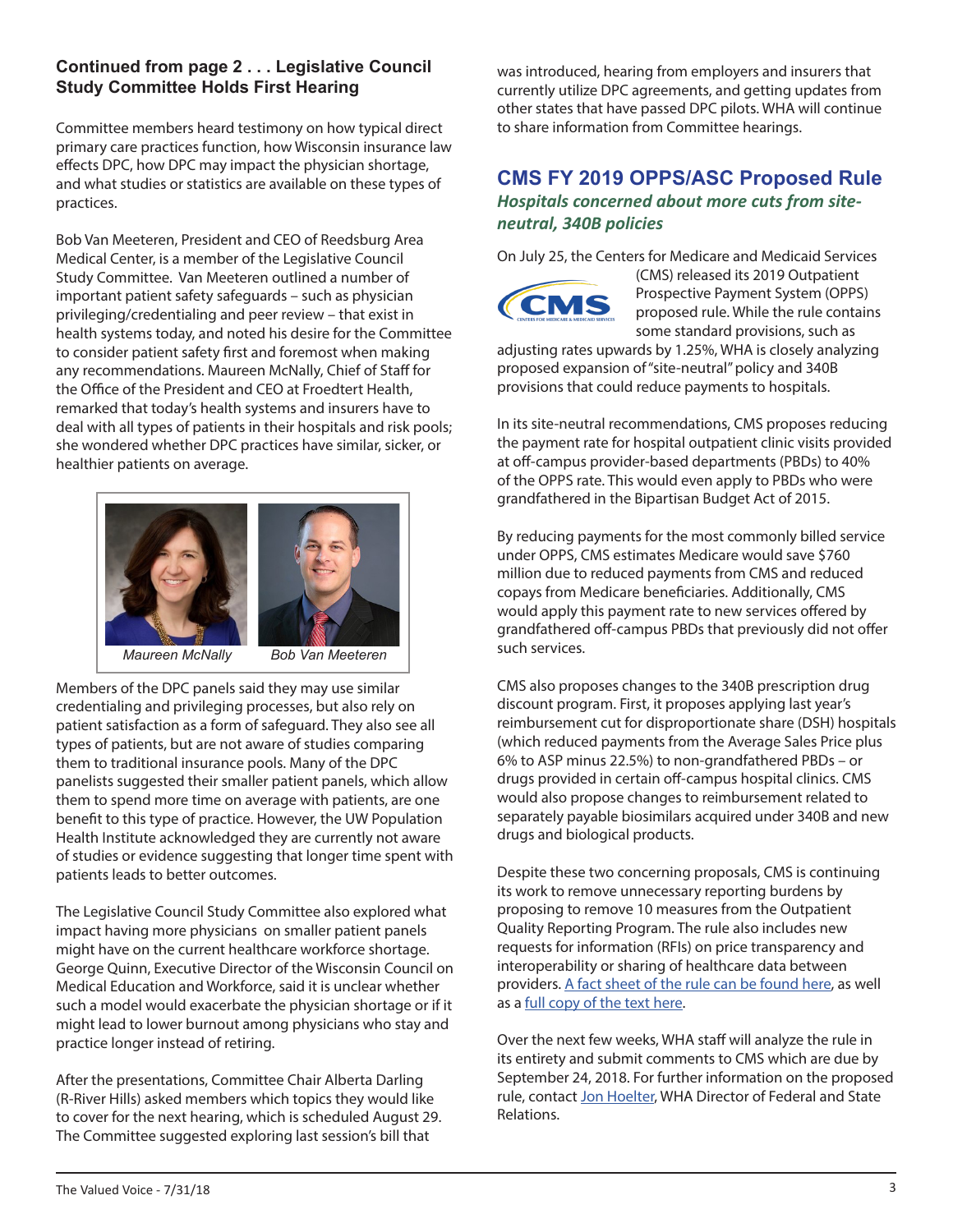# **Political Action Spotlight**

The Wisconsin Hospitals State PAC & Conduit maintains its strong pace this month with a total of \$193,477 contributed to date by 181 individuals. The average gift remains consistent at an impressive \$1,068 per individual!

The Wisconsin Hospitals State PAC & Conduit is now at 62% of the year-end goal of \$312,500.

Take a look at the following full 2018 contributor list to see who made the list.

To make sure your name is on future contributor listings, make your personal contribution today at www. whconduit.com or by contacting WHA's [Kari Hofer](mailto:khofer@wha.org) at 608-268-1816 or [Nora Statsick](mailto:nstatsick@wha.org) at 608-239-4535.

# **Political Action Fundraising Campaign Contributors**

Columbia St. Mary's<br>SSM Health

**Contributors ranging from \$10,000+ - Leaders Circle Wisconsin Hospital Association** 

Tyre, Scott Capitol Navigators, Inc.

**Contributors ranging from \$7,500 to \$9,999 - Leaders Circle**<br>Troy, Ronald & Peggy **Children's Hospital of Wisconsin** Children's Hospital of Wisconsin

**Contributors ranging from \$5,000 to \$7,499 - Leaders Circle** Size, Tim **Rural Wisconsin Health Cooperative** 

## **Contributors ranging from \$3,000 to \$4,999 - Platinum Club**

Boatwright, Damond<br>Brenton, Stephen Kammer, Peter The Kammer Group Kerwin, George **Bellin Hospital**<br>
Little. Steve **Bellin Hospital** Normington-Slay, Jeremy Ascension Health

Sherry, Bernie **Ascension Wisconsin**<br>Standridge. Debra **Ascension Wisconsin** Standridge, Debra Turney, Susan Marshfield Clinic Wallace, Michael **Fort HealthCare**<br>
Woleske, Chris<br>
Rellin Hospital Zenk, Ann Wisconsin Hospital Association

**Wisconsin Hospital Association** Duncan, Robert Children's Hospital of Wisconsin Jacobson, Catherine Froedtert & The Medical College of Wisconsin SSM Health - St. Agnes Hospital Mettner, Michelle Children's Hospital of Wisconsin Meyer, Daniel **Aurora BayCare Medical Center - Green Bay** O'Brien, Kyle **Wisconsin Hospital Association**<br>Olson, David & Alig, JoAnne Froedtert & The Medical College Froedtert & The Medical College of Wisconsin/ Wisconsin Hospital Association Pandl, Therese **HSHS** - Eastern Wisconsin Division Potter, Brian Wisconsin Hospital Association Stanford, Matthew Wisconsin Hospital Association Starmann-Harrison, Mary Hospital Sisters Health System **Bellin Hospital** 

# **Contributors ranging from \$2,000 to \$2,999 - Gold Club**

Drury, David & Barri **Children's Hospital of Wisconsin**<br>
Hanus, Andrew **Aurora Health Care** Hanus, Andrew **Aurora Health Care**<br>
Hilt, Monica **Mateur Aurora Ascension Fox Vallle** Ascension Fox Vallley Hofer, Kari North Wisconsin Hospital Association<br>Kachelski, Joe North Wisconsin Statewide Health Info Wisconsin Statewide Health Information Network Khare, Smriti **Children's Hospital of Wisconsin**<br>
Leitch, Laura **Children's Wisconsin Hospital Association** Leitch, Laura **Misconsin Hospital Association**<br>
McKevett, Timothy Beloit Health System Beloit Health System Natzke, Ryan Marshfield Clinic Rogers, Tracy **Ascension Wisconsin** Russell, John Columbus Community Hospital Sanders, Michael Schulze, Connie UW Health

### **Contributors ranging from \$2,000 to \$2,999 - Gold Club - continued**

| Teigen, Seth            | <b>Ascension Wisconsin</b>           |
|-------------------------|--------------------------------------|
| White-Jacobs, Mary Beth | <b>Black River Memorial Hospital</b> |
|                         |                                      |

## **Contributors ranging from \$1,500 to \$1,999 - Gold Club**

Boese, Jennifer **CliftonLarsonAllen**<br>Cadieux, Marc **Children's Hospital** Gustafson, Andy & Sara SSM Health<br>Harding, Edward Stare Stare Aurora - Bay Herzog, Sarah **Ascension Wisconsin** Heywood, Matthew **Aspirus**, Inc. Newson, Reggie **Ascension Wisconsin**<br>
Oland, Charisse **Ascension HSHS** - St. Joseph's H Pollard, Dennis Froedtert Health<br>Rohrbach, Dan Froedtert Health

Anderson, Sandy **Ascension - Howard Young Medical Center**<br>
Roese, Jennifer **And CliftonLarsonAllen** Cadieux, Marc **Children's Hospital of Wisconsin**<br>Children's Hospital Association Wisconsin Hospital Association Ellinger, Lisa Wisconsin Hospital Association Euclide, Jeffery & Beth Rusk County Memorial Hospital<br>Frank. Jennifer **Rusk County Misconsin Hospital Association** Wisconsin Hospital Association Aurora - Bay Area Medical Center Hoelter, Jon **Misconsin Hospital Association**<br>
Kluesner, Kevin **Misconsin Ascension - St. Joseph Hospital** Ascension - St. Joseph Hospital Lewis, Gordon **Burnett Medical Center**<br>
Lindberg, Steve **Burnett Medical Center** Mayo Clinic Health System - Red Cedar Marquis, Stephanie Wisconsin Hospital Association HSHS - St. Joseph's Hospital Southwest Health Center Rose, Laura **Misconsin Hospital Association**<br>
Sexton William **Sexton Crossing Rivers Health Medical** Crossing Rivers Health Medical Center Sheehan, John UW Health - The American Center

## **Contributors ranging from \$1,000 to \$1,499**

Buck, Catherine Froedtert Health Dietsche, James Bellin Hospital Edwards, Gordon Marshfield Clinic McCawley, Thomas **Beloit Health System**<br>Miller, Kimberly **Beaver Dam Community** Murali, Narayana **Marshfield Clinic** Reding, Douglas **Ascension Wisconsin** Rude, Nels **The Kammer Group** Sohn, Jonathan **Ascension Wisconsin**<br>1991 - Van Meeteren, Bob

## **Contributors ranging from \$500 to \$999**<br>Bass. Robert **Reedsburg A**

Heaney, Dwight Fort HealthCare<br>Hillig, Andrew **Fort HealthCare** Logemann, Cari **Aspirus** Nelson, James Fort HealthCare<br>O'Brien, Colleen Fort Health Sys

Bagnall, Andrew Hall Charles Heart Hospital<br>Bloch Jodi Children's Hospital of Wiscons Children's Hospital of Wisconsin Brenton, Andrew Wisconsin Hospital Association Decker, Michael **Divine Savior Healthcare** DeGroot, Dan Stoughton Hospital Association<br>Derks. Jenny Stoughton Ascension - Calumet Medical Ce Ascension - Calumet Medical Center Ericson, Allen Froedtert & MCW St. Joseph's Hospital Campus Francisco, Margo SSM - St Mary's Hospital<br>Froemming, Lisa States Ascension Wisconsin Ascension Wisconsin HSHS - Eastern Wisconsin Division<br>
HSHS - Eastern Wisconsin Division Jacobson, Terry **Essentia Health St. Mary's Hospital Clinic - Superior** Levin, Jeremy **Rural Wisconsin Health Cooperative** Beaver Dam Community Hospitals Mueller, Jennifer WHA Information Center Nelson, Duane Children's Hospital of Wisconsin Norell, Brett Franciscan Sisters of Christian Charity sponsored<br>Peterson, Douglas Feters of Chippewa Valley Hospital Chippewa Valley Hospital Punzenberger, Lindsay Children's Hospital of Wisconsin Schafer, Michael Spooner Health System<br>Sohn, Jonathan Solam Bacension Wisconsin Reedsburg Area Medical Center

(continued on page 5) Bass, Robert **Reedsburg Area Medical Center** Cox, Sharon **Reedsburg Area Medical Center** Cox, Sharon **Beloit Health System**<br>Gille, Larry **Beloit Health System** Gille, Larry **HSHS - St. Vincent Hospital**<br>
Gutsch, Michael **Gutsch, Michael** Cumberland Healthcare Cumberland Healthcare Hartberg, David Gundersen - Boscobel Area Hospital and Clinics Ascension Wisconsin Hogan, Denis **Bellin Health System**<br>
Jensema, Christine **Bellin Health System** HSHS - Eastern Wisconsin Division Johnas, Lora **HSHS** - Sacred Heart Hospital Kellar, Richard **Aurora West Allis Medical Center** Kneiser, Patti **Froedtert & The Medical College of Wisconsin** Larson, Margaret **Affinity Health - Mercy Medical Center** Layman, Ben SSM - St. Mary's Janesville Hospital Logsdon, Jamie **Ascension Wisconsin** Lux, Teri Froedtert & MCW Community Mem. Hosp. campus<br>Marquardt, Amy **Froedtert & Hospital Sisters Health System** Hospital Sisters Health System McNally, Maureen **Froedtert & The Medical College of Wisconsin** Miller, Thomas Children's Hospital of Wisconsin Bellin Health System O'Keefe, James Mile Bluff Medical Center Page, Alison **Western Wisconsin Health**